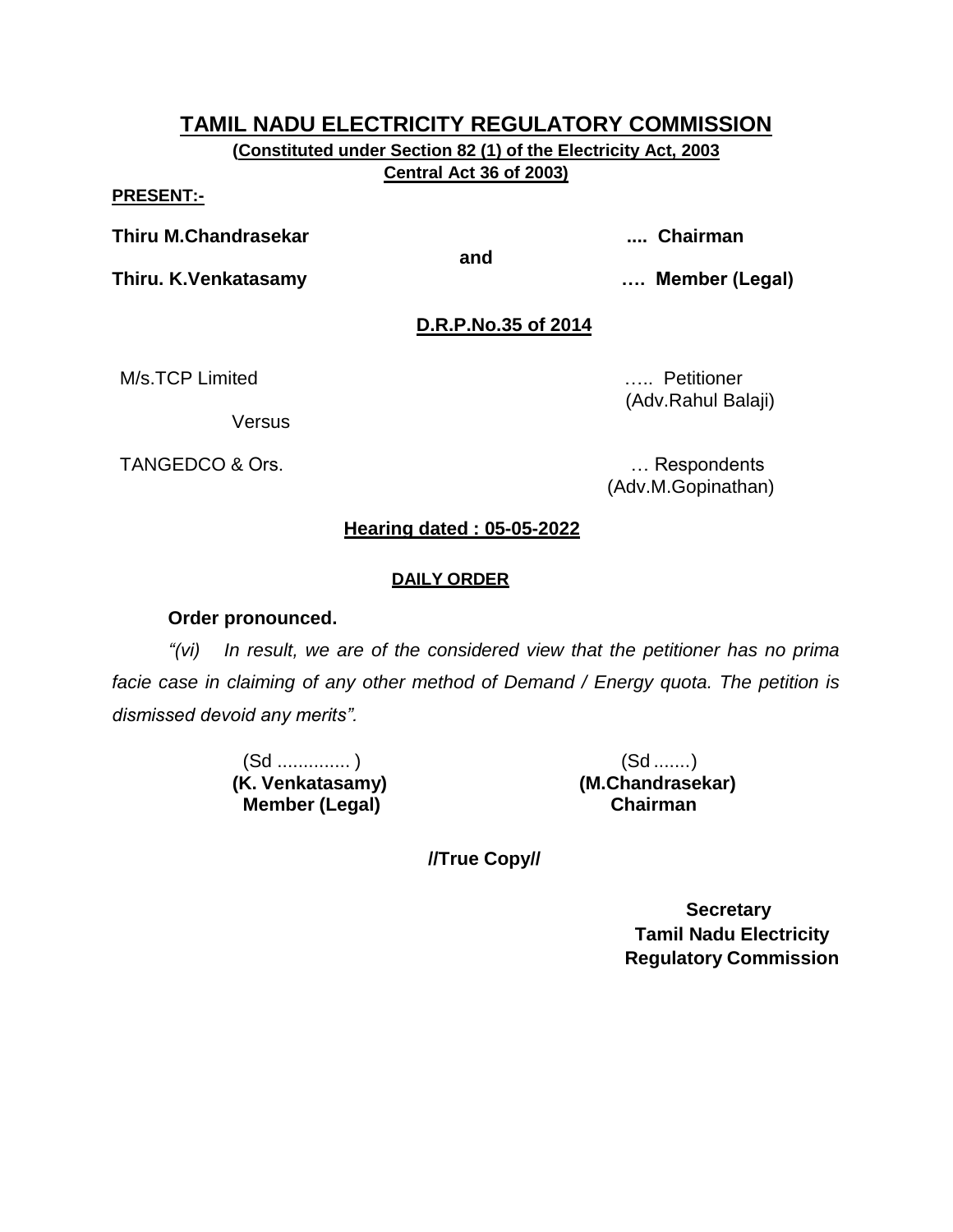**(Constituted under Section 82 (1) of the Electricity Act, 2003 Central Act 36 of 2003)**

#### **PRESENT:-**

**Thiru M.Chandrasekar .... Chairman**

**and**

**Thiru. K.Venkatasamy …. Member (Legal)**

**M.P.No.25 of 2015**

Southern Railway **Example 2018** 2019 2019 2021 2022 2034 2042 205

Versus TANGEDCO & Ors. **Example 20** and the contract of the contract of the contract of the contract of the contract of the contract of the contract of the contract of the contract of the contract of the contract of the contract

(Adv. Rahul Balaji)

(Adv.M.Gopinathan)

#### **Hearing dated : 05-05-2022 DAILY ORDER**

Order pronounced.

*"Having concluded as above we are not in a position to order the claim of the petitioner for refund and accordingly reject it.*

*In effect we order as follows:*

- *1. Respondent TANGEDCO is directed to procure/arrange new meters of revised standard IEEE 519-2014 and amended CEA Regulations 2019 as given in Para 8.9*
- *2. Respondent TANGEDCO to make measurements and determine the TDD values adopting the methodology and duration strictly in accordance with the provisions in the IEEE 519-2014 standard and CEA amended Regulations 2019 without any deviation.*
- *3. To grant time of six months from the date of receipt of intimation from Respondent to the Petitioner with measurement values and test results to facilitate to suppress harmonics in case of measured values exceeding the limits, as given in Para 8.10.*

*The petitioner's prayer to refund the harmonic surcharge already collected is rejected".*

(Sd.............. ) (Sd .......) **(K. Venkatasamy) Member (Legal)**

**(M.Chandrasekar) Chairman**

**//True Copy//**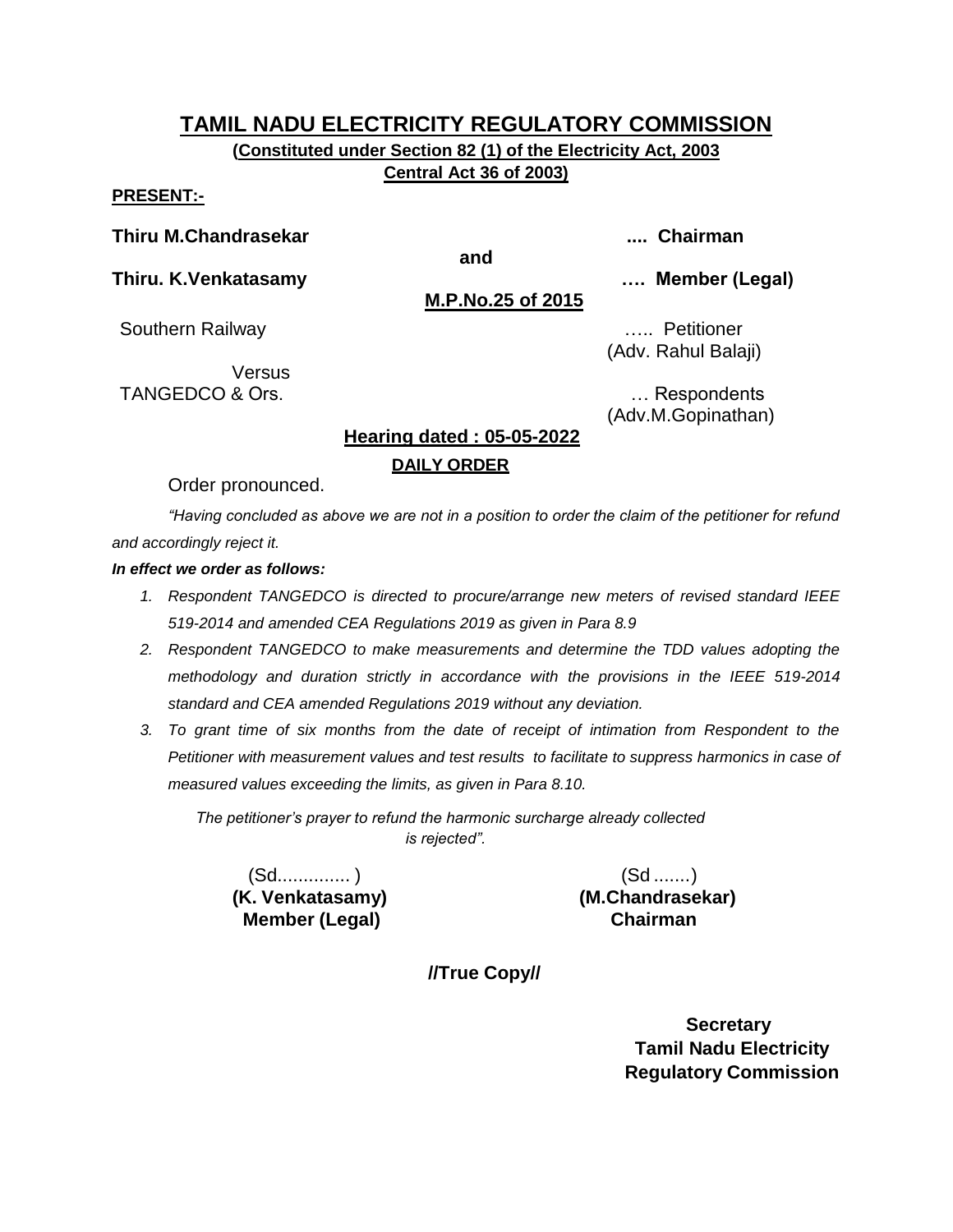**(Constituted under Section 82 (1) of the Electricity Act, 2003 Central Act 36 of 2003)**

#### **PRESENT:-**

**Thiru M.Chandrasekar .... Chairman**

**Thiru. K.Venkatasamy …. Member (Legal)**

#### **D.R.P.No.11 of 2016**

M/s.Orchid Pharma Limited **.... All and Struth and The Contract Contract Contract Contract Contract Contract Contract Contract Contract Contract Contract Contract Contract Contract Contract Contract Contract Contract Contr** 

**Versus** 

TANGEDCO & Ors.  $\qquad \qquad \ldots$  Respondents

( Adv. M.Gopinathan)

(Adv.R.S.Pandiyaraj)

#### **Hearing held on 05.05.2022**

#### **DAILY ORDER**

*Order pronounced.*

*"6.11.1. In view of all the above findings, having installed 5 slot TOD meter on 05.07.2010, the delay caused by the 1st Respondent in execution of EWA upto 20.11.2010, cannot be permitted. Aggrieved over the denial of accounting of 5,37,310 Units by the Respondents, we see merits in the claim of the Petitioner. As held by the Commission in Wind T.O.1 of 2009, dated 20.03.2009 and subsequent Commission's Order in D.R.P. No.48 of 2014 dated 19.04.2022, which were ordered taking into consideration of R&C measures in force on those days, we direct that, such unadjusted units generated from 15.08.2010 (i.e., the date of execution of the EWA) for all the 3 Windmills services, may be allowed to be claimed @ 100 % purchase rate along with the interest rate agreed between the parties in the EWA.*

*6.11.2. Further, in respect of the impugned demand notice dated 29.07.2015, it stands set aside with the above findings. Hence this petition is partly allowed".*

> (Sd................) (Sd........)  **Member (Legal) Chairman**

 **(K. Venkatasamy) (M.Chandrasekar)**

**//True Copy//**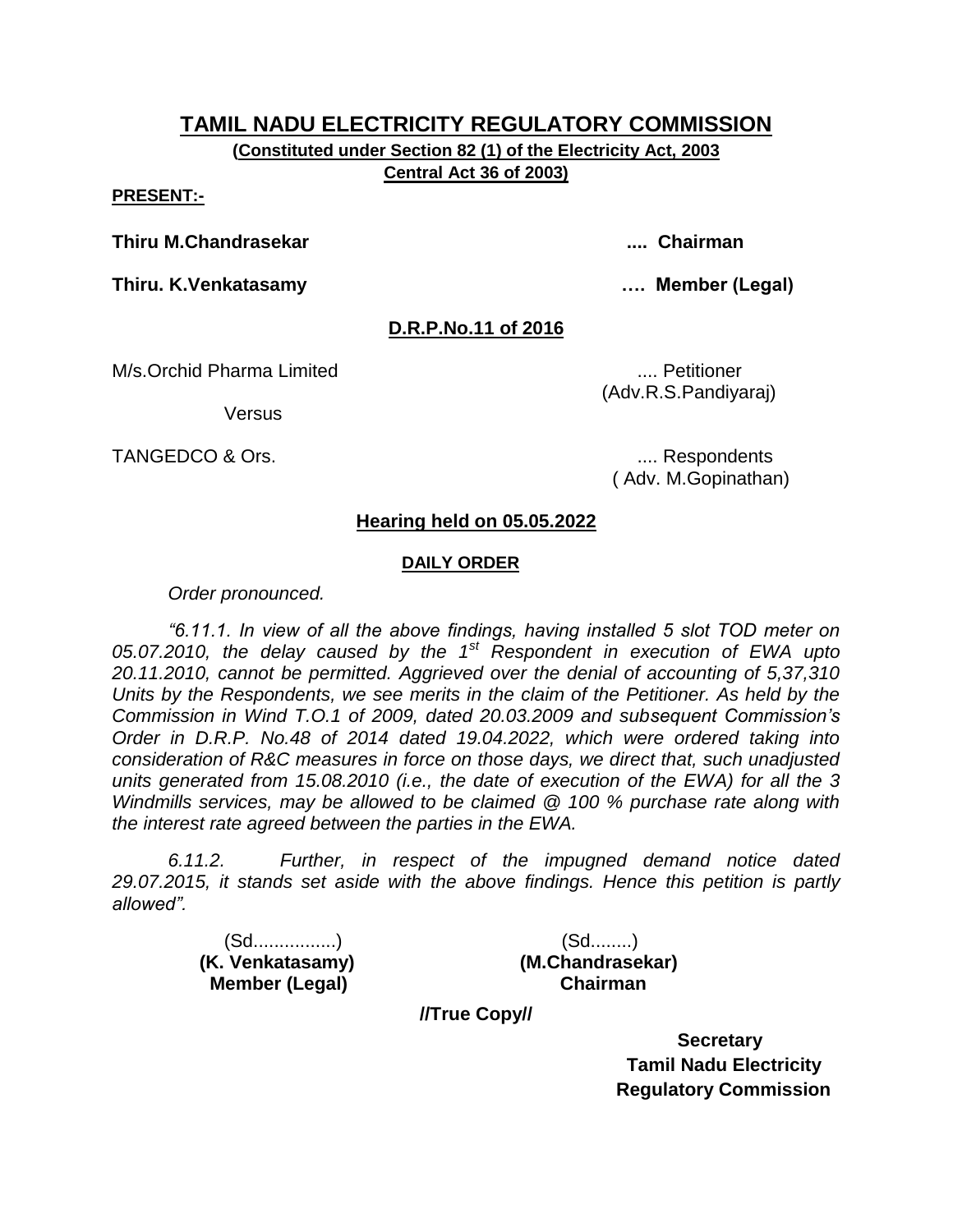**(Constituted under Section 82 (1) of the Electricity Act, 2003 Central Act 36 of 2003)**

**and**

**PRESENT:-**

**Thiru M.Chandrasekar .... Chairman**

**Thiru. K.Venkatasamy …. Member (Legal)**

**M.P.No.34 of 2020**

CFC/Revenue, TANGEDCO ….. Petitioner

 (Thiru M.Gopinathan Standing Counsel for TANGEDCO)

Versus

CWRE Wind Power Pvt. Limited ….. Respondent (Thiru. Rahul Balaji Advocate for the Respondent)

#### **Hearing dated : 05-05-2022**

#### **DAILY ORDER**

#### **Order pronounced.**

"In order to have a balanced approach, the Commission, therefore, directs the Petitioner - TANGEDCO as under:

- 1. To provide an opportunity to the Respondent to present their case with the supporting documents for the period 2018-19 and 2019-20.
- 2. Verify the same and satisfy themselves about the fulfilment of twin criteria of "Ownership" and "Consumption" by the Respondent.

As stated in Clause 9.9.9.6 of the Commission's Order for CGP verification in M.P. No.24 of 2020 dated 07-12-2021, wherever non-compliance of CGP status is noticed, the Petitioner shall file a Miscellaneous Petition before the Commission for adjudication and the Commission shall dispose the same within six months. With these observations, the petition is disposed of".

> (Sd................) (Sd........) **(K. Venkatasamy) (M.Chandrasekar) Member (Legal) Chairman**

**//True Copy//**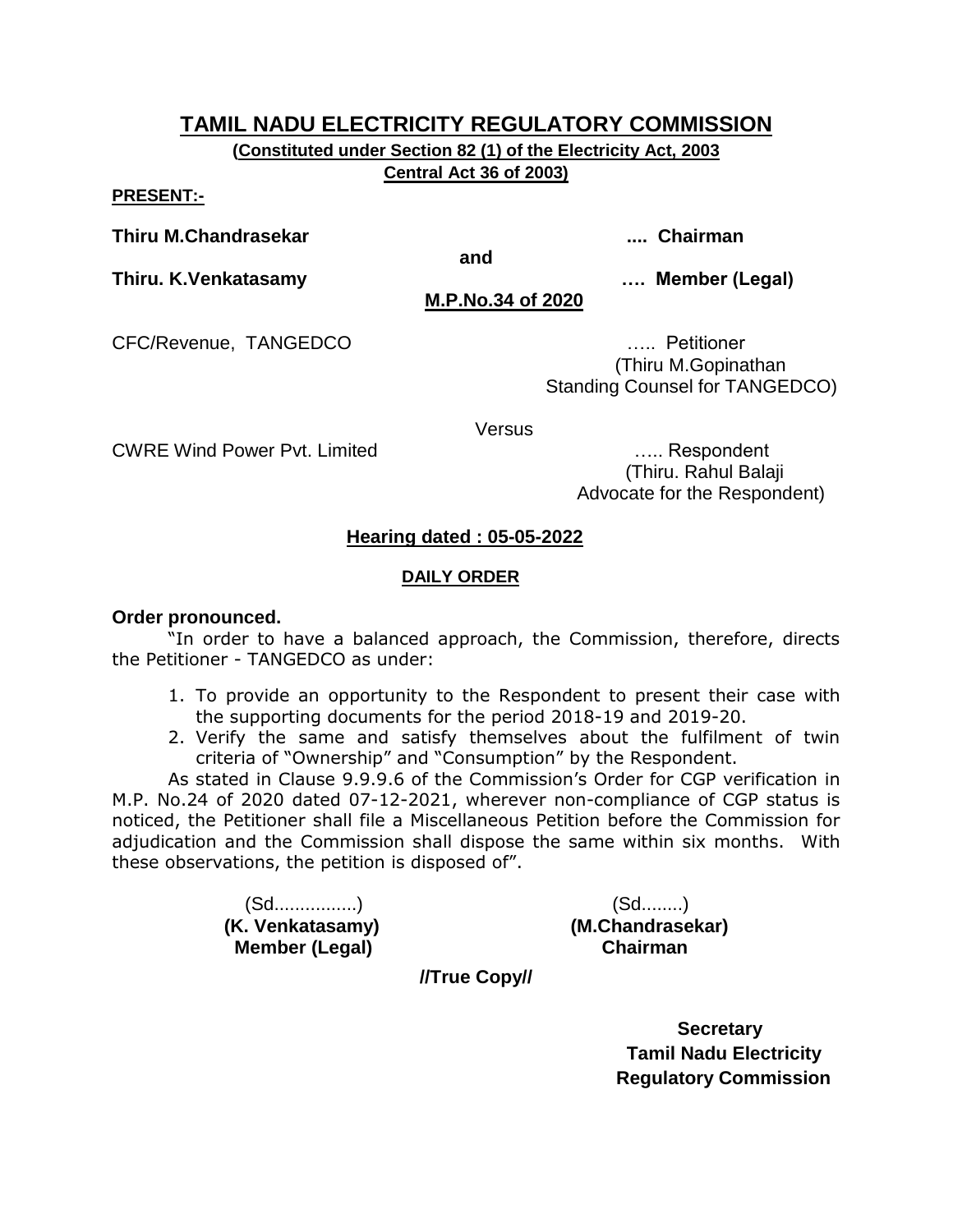**(Constituted under Section 82 (1) of the Electricity Act, 2003 Central Act 36 of 2003)**

#### **PRESENT:-**

**Thiru M.Chandrasekar .... Chairman**

**and**

**Thiru. K.Venkatasamy …. Member (Legal)**

#### **D.R.P.No.9 of 2020**

M/s. Tirunelveli Solar Project Pvt. Limited .... Petitioner

Versus

i) CMD / TANGEDCO & Ors. **Example 20** in the second control of the second control of the second control of the second control of the second control of the second control of the second control of the second control of the s

(Adv.M.Gopinathan)

(Adv.Rahul Balaji )

# **Hearing held on 05-05-2022**

#### **DAILY ORDER**

#### **Order pronounced.**

"10.8. In view of the same, it is observed that the petitioner cannot be penalized with invocation of Bank Guarantee and levy of Liquidated Damages for the delay in commissioning of the plant beyond 24 months. In the result, the petition is allowed."

> (Sd................) (Sd........) **(K. Venkatasamy) (M.Chandrasekar) Member (Legal) Chairman**

**//True Copy//**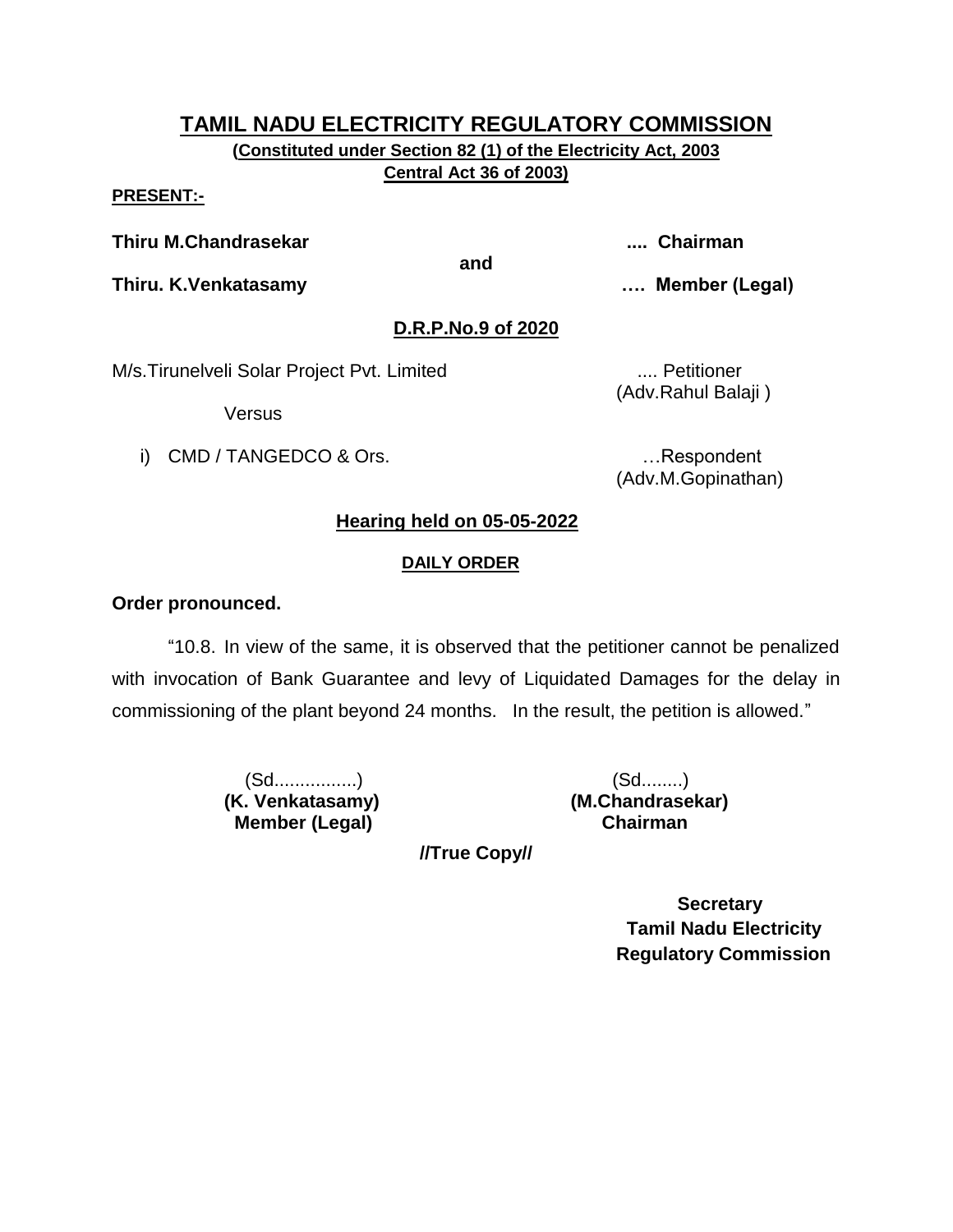**(Constituted under Section 82 (1) of the Electricity Act, 2003 Central Act 36 of 2003)**

#### **PRESENT:-**

**Thiru M.Chandrasekar .... Chairman**

**Thiru. K.Venkatasamy …. Member (Legal)**

#### **M.P.No.28 of 2021**

Thiru.B.Balamurali, Pollachi .... Petitioner

(Adv.R.S.Pandiyaraj )

Versus

i) CMD / TANGEDCO **in the set of the set of the set of the set of the set of the set of the set of the set of the set of the set of the set of the set of the set of the set of the set of the set of the set of the set of th** 

(Adv.M.Gopinathan)

#### **Hearing held on 05-05-2022**

#### **DAILY ORDER**

Order pronounced.

"5.22. The respondent Licensee is directed to communicate this order with due instructions to all levels of the officers and staff concerned (including Anti-Power Theft squad & other squad) for strict adherence. And in future, if any such complaint/petition received, the Commission will not hesitate to initiate action under section 142 of the Electricity Act 2003. Ordered accordingly".

> (Sd................) (Sd........)  **Member (Legal) Chairman**

 **(K. Venkatasamy) (M.Chandrasekar)**

**//True Copy//**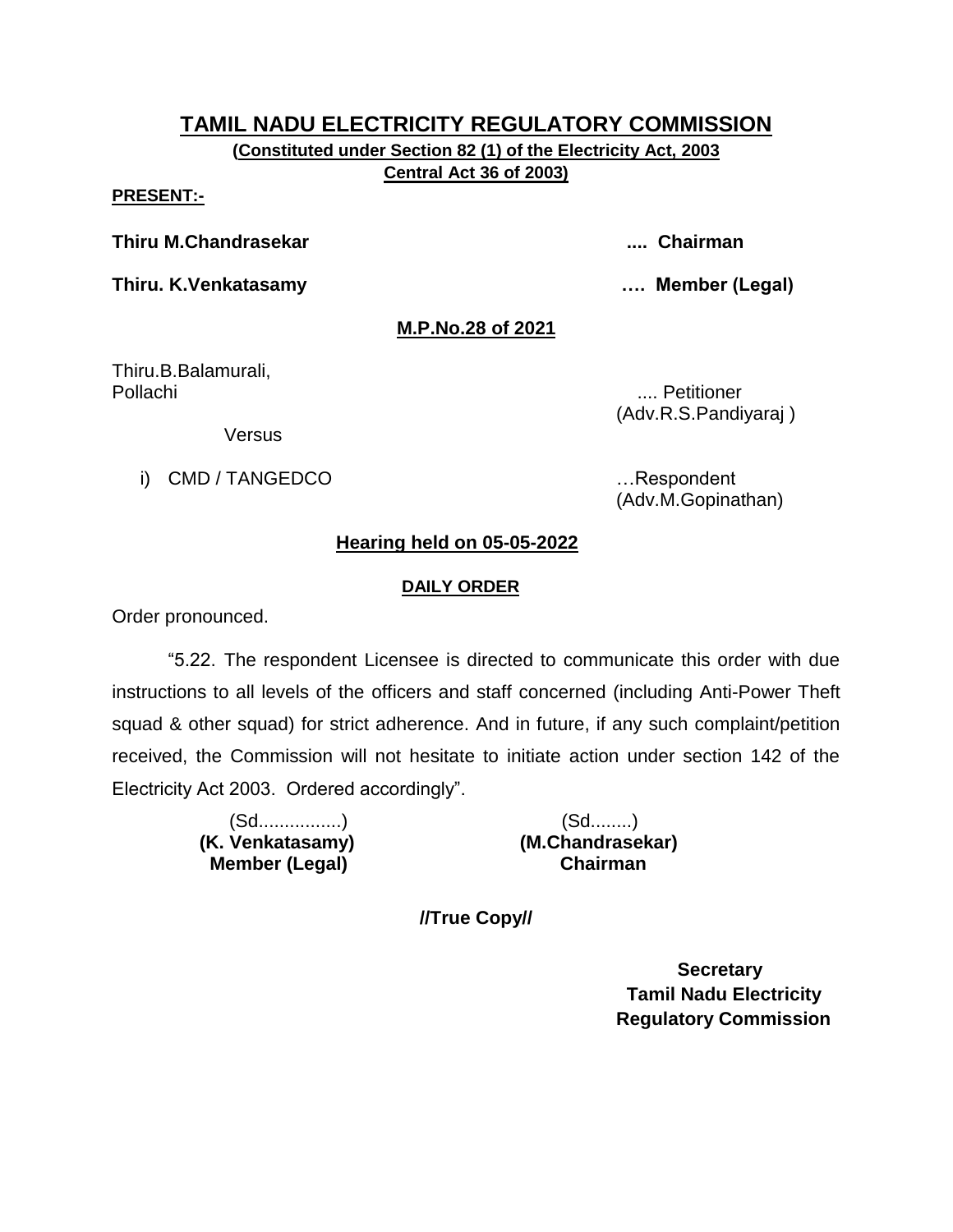**(Constituted under Section 82 (1) of the Electricity Act, 2003 Central Act 36 of 2003)**

#### **PRESENT:-**

**Thiru M.Chandrasekar .... Chairman**

**Thiru. K.Venkatasamy …. Member (Legal)**

#### **M.P.No.42 of 2021**

M/s.OPG Energy Pvt. Limited ….. Petitioner

(Adv.Rahul Balaji)

Versus (i) CMD/TANGEDCO

(ii) AAA Plus Energy Pvt. Limited … Respondents

(Adv.M.Gopinathan for R-1)

#### **Hearing dated : 05-05-2022**

#### **DAILY ORDER**

Order pronounced.

"7.13. In result of our findings above, we clarify that Wheeling charge in respect of the petitioner's case which has an arrangement of in-house consumption of power transmitted through dedicated transmission line situated within the plant premises from the CGP (M/s.OPG Energy Pvt Ltd) to its Captive user (M/s.AAA Plus Trading Pvt. Limited) does not arise".

> (Sd................) (Sd........)  **Member (Legal) Chairman**

 **(K. Venkatasamy) (M.Chandrasekar)**

**//True Copy//**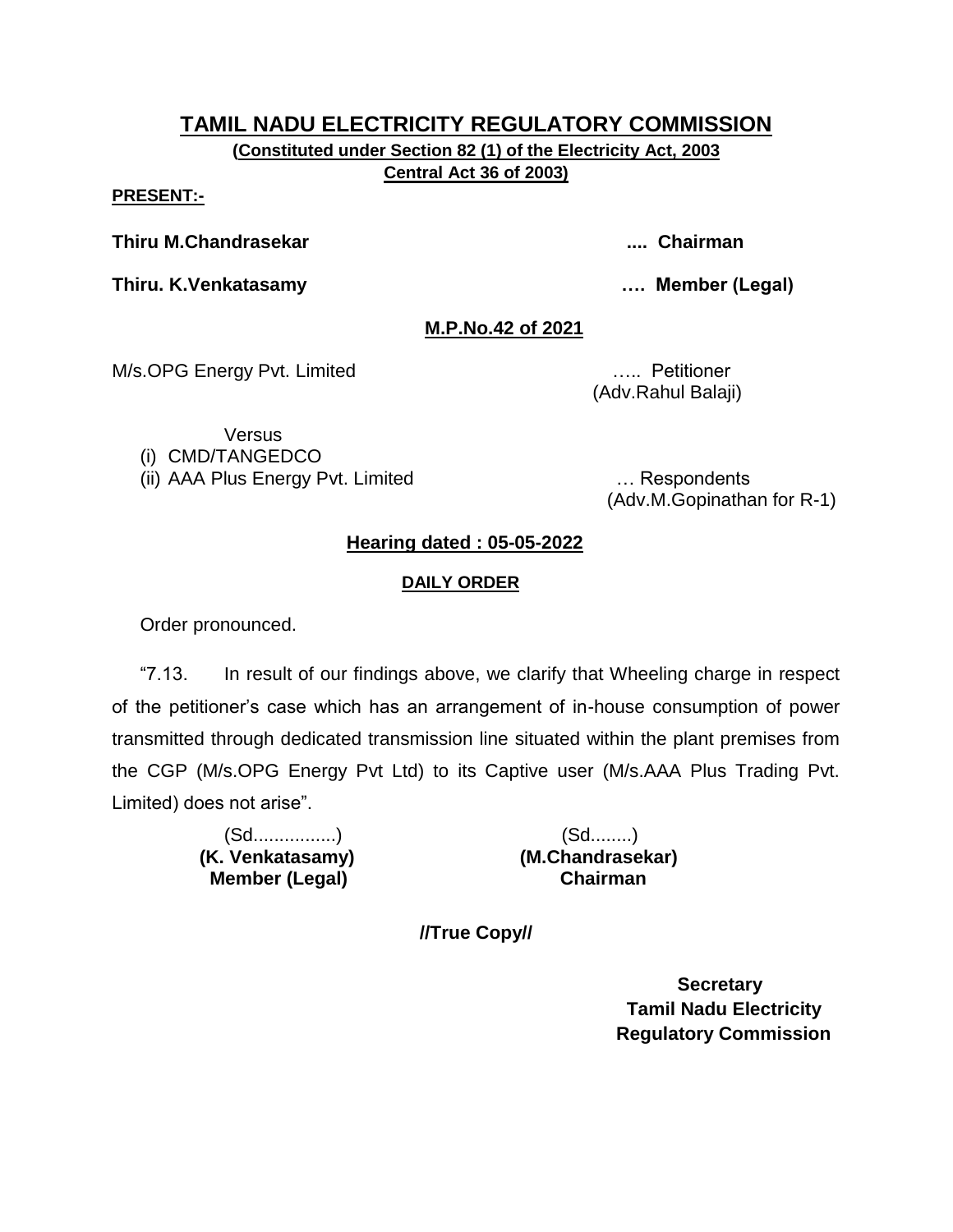**(Constituted under Section 82 (1) of the Electricity Act, 2003 Central Act 36 of 2003)**

#### **PRESENT:-**

#### **Thiru M.Chandrasekar .... Chairman**

**Thiru. K.Venkatasamy …. Member (Legal)**

**M.P.No.43 of 2021**

Chief Electrical Traction Engineer, Southern Railway ….. Petitioner

(Adv.K.Muthamil Raja)

**Versus** 

(i) CMD/TANGEDCO

(ii) MD/TANTRANSCO … Respondents

(Adv.M.Gopinathan for R-1 & Adv.V.Anil Kumar for R-2)

#### **Hearing dated : 05-05-2022**

#### **DAILY ORDER**

Order pronounced.

"7.14. In effect, we order as follows:

7.14.1. The respondent Licensee is directed to implement the order passed in M.P.18 of 2018 by extending the net metering facility to all the locations with respective loads within Tamil Nadu as mentioned in the order, within one month from the date of this order.

7.14.2. The respondent railways shall be liable to pay the network charges mandatorily as stipulated in the Commission's Generic Tariff Order No.8 of 2021 as the statutory Network charges.

7.14.3. The Commission refrains from initiating action under section 142 of the Electricity act 2003 for the reasons stated in Para 7.13. Ordered accordingly.

> (Sd................) (Sd........) **Member (Legal)**

 **(K. Venkatasamy) (M.Chandrasekar)**

**//True Copy//**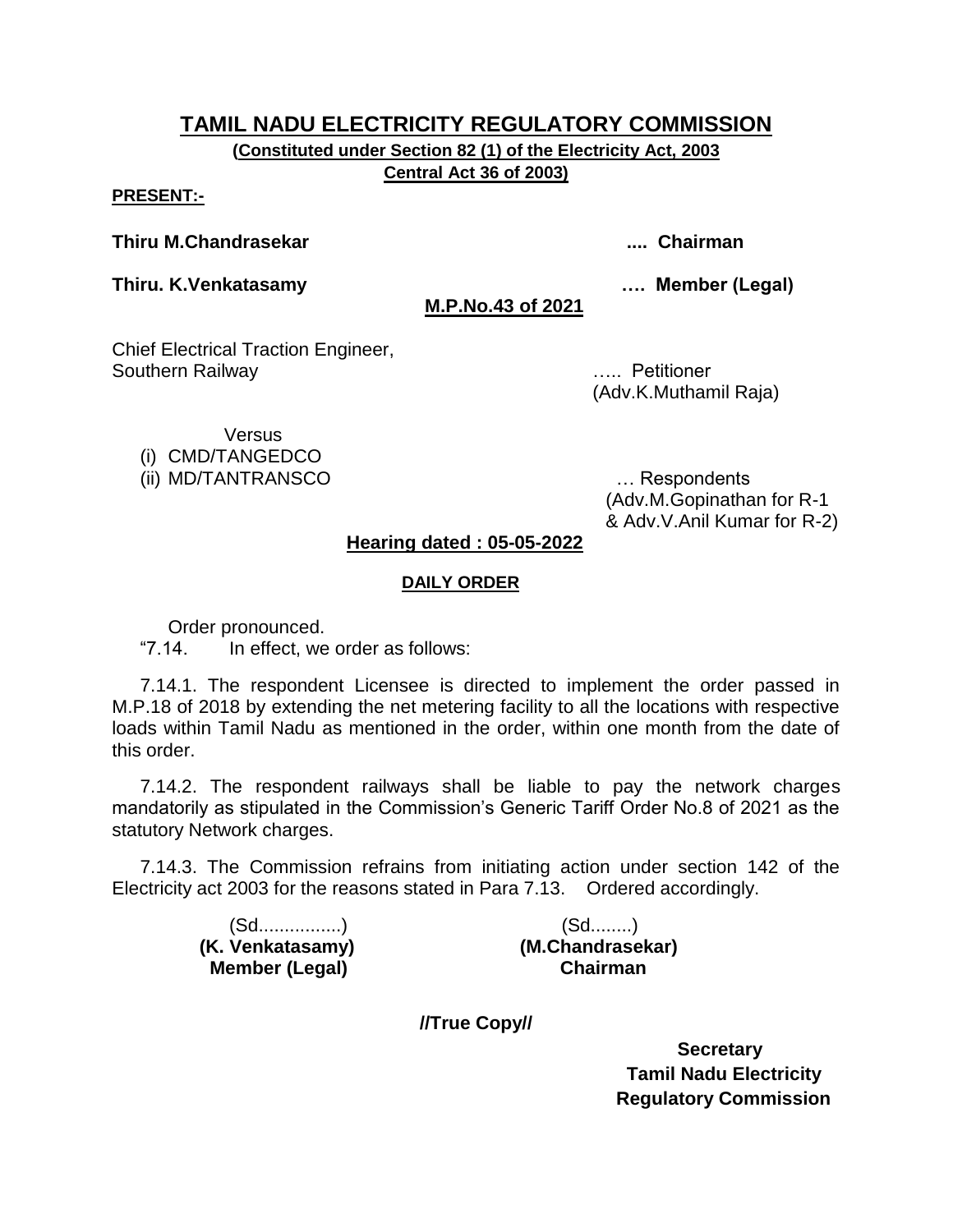#### **TAMIL NADU ELECTRICITY REGULATORY COMMISSION (Constituted under Section 82 (1) of the Electricity Act, 2003 Central Act 36 of 2003)**

#### **PRESENT:-**

**Thiru M.Chandrasekar .... Chairman**

**and**

**Thiru. K.Venkatasamy …. Member (Legal)**

**R.A.No.1 of 2021**

(i) M/s.Walwhan Renewable Energy Limited

(ii) National Solar Energy Federation of India ….. Petitioners

(M/s.HSA Advocates for R-1 & Adv.Rahul Balaji for R-2)

Versus

(1) TANGEDCO

(2) CE/NCES, Revenue **EXACTES** Example 20 and the contract of the contract of the contract of the contract of the contract of the contract of the contract of the contract of the contract of the contract of the contract of

 (Thiru M.Gopinathan Standing Counsel for TANGEDCO)

**Hearing dated : 05-05-2022**

### **DAILY ORDER**

#### **Order pronounced.**

"Commission passes the order re-determining the tariff in the Order No.2 of 2016 with the tariff determinants in arriving at the tariff fixed by the Central Commission Working sheet for tariff is annexed. This order is subject to the outcome of the Civil Appeal No.1633 of 2020 before the Hon'ble Supreme Court of India".

> (Sd................) (Sd........) **(K. Venkatasamy) (M.Chandrasekar) Member (Legal) Chairman**

**//True Copy//**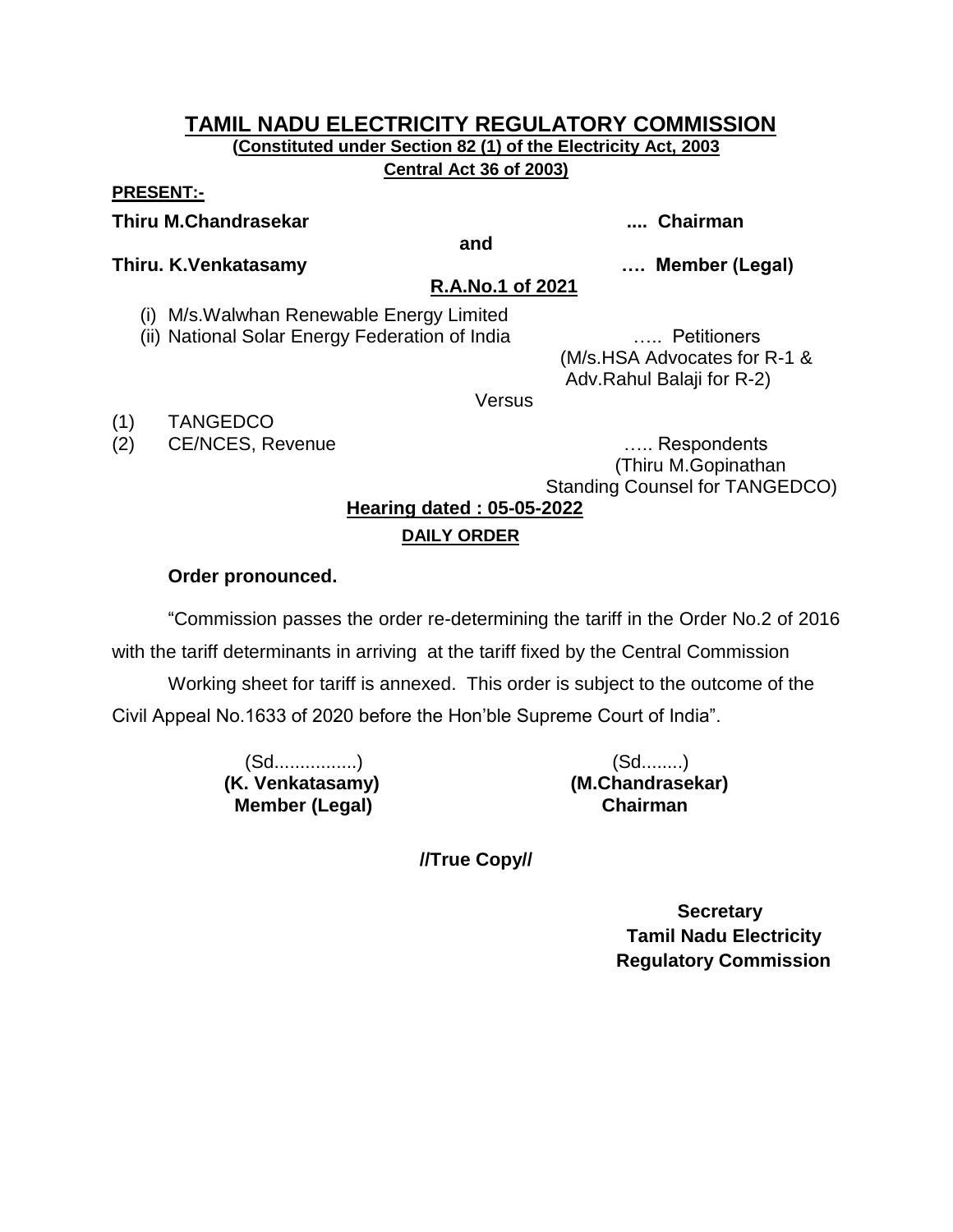**(Constituted under Section 82 (1) of the Electricity Act, 2003 Central Act 36 of 2003)**

#### **PRESENT:-**

**Thiru M.Chandrasekar .... Chairman**

**Thiru. K.Venkatasamy …. Member (Legal)**

#### **D.R.P.No.19 of 2021**

M/s.OPG Power Generation Pvt. Limited …. Petitioner

**Versus** 

(Adv.Rahul Balaji)

TANGEDCO …. Respondent (Adv.M.Gopinathan)

#### **Hearing held on 05-05-2022**

#### **DAILY ORDER**

Order pronounced.

"6.15. In the result, the following directions are given:-

- (a) All reliefs under various heads to the extent of Rs.41,72,15,979/- are allowed as there is no disagreement between the parties;
- (b) the petitioner is entitled to the relief to the extent of Rs.8,25,91,046/- in regard to CVD as the same has not been disputed by the respondent in terms of the quantum or in terms of law;
- (c) the prayer ( c) is rejected for the reasons stated in para 12. Ordered accordingly".

(Sd................) (Sd........)  **Member (Legal) Chairman**

 **(K. Venkatasamy) (M.Chandrasekar)**

**//True Copy//**